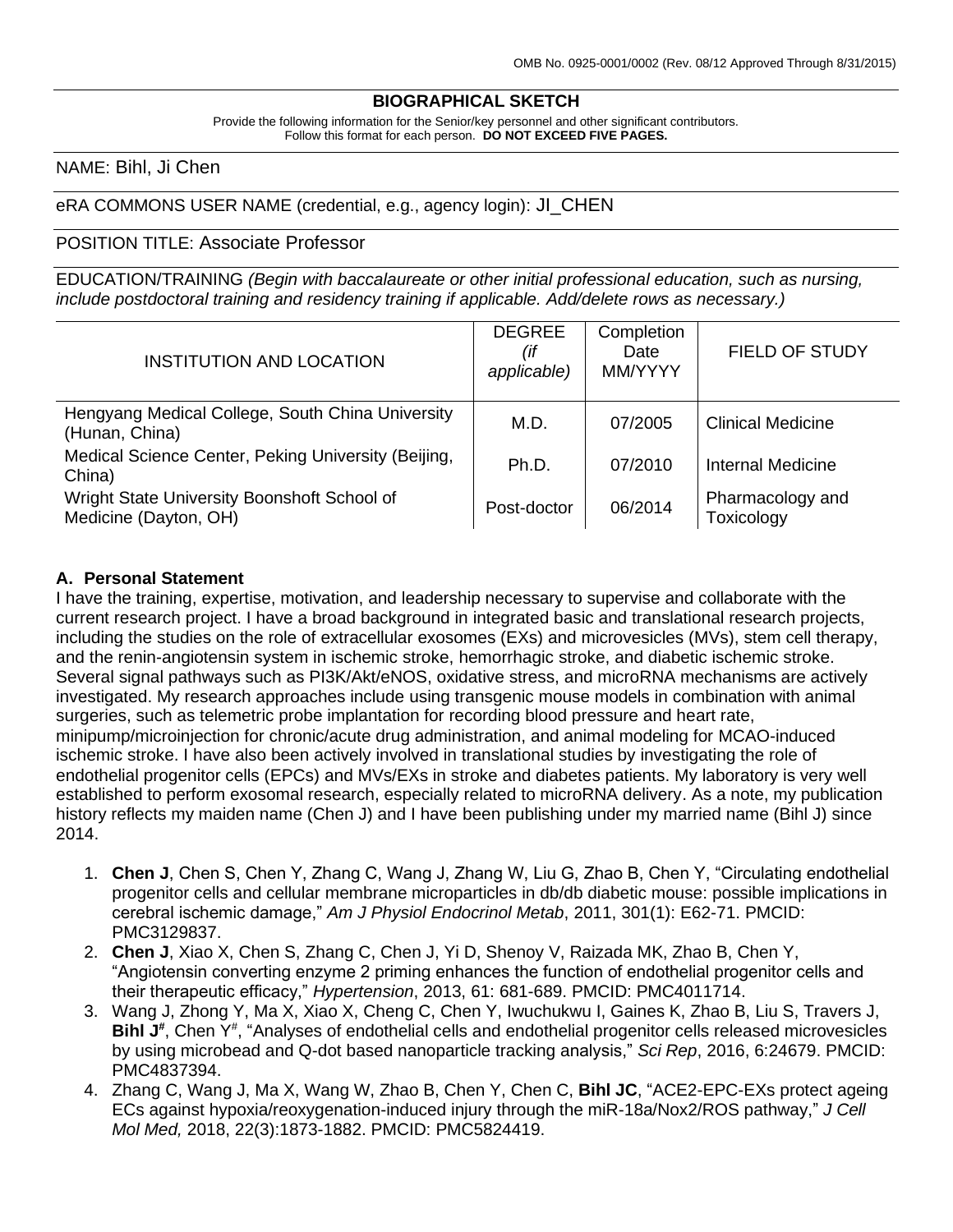# **B. Positions and Honors**

## **Positions and Employment:**

2014. 6-2017.1: Research Assistant Professor, Department of Pharmacology & Toxicology, Wright State University Boonshoft School of Medicine, Dayton OH

- 2017.2-2020.12: Assistant Professor, Department of Pharmacology & Toxicology, Boonshoft School of Medicine, Wright State University, Dayton OH
- 2020.12-current: Associate Professor, Department of Biomedical Sciences, Joan C. Edwards School of Medicine, Marshall University, Huntington WV

# **Professional Society and Public Advisory Committees:**

- Member, Society for Neuroscience (SfN)
- 2011-current: Member, American Heart Association (AHA)
- 2013-current: Membership, WSU Graduate Faculty
- 2014-2016: Committee, National Postdoc Association (NPA)
- 2015-current: Member, American Diabetes Association (ADA)
- 2016-current: Member, International Society for Extracellular Vesicles (ISEV)

## **Honors and Awards:**

2002: "Merit Student" Award, South China University School of Medicine, Hengyang, China

- 2003: "Outstanding Student" Award, South China University School of Medicine, Hengyang, China
- 2009: Young Scientist Travel Award, the 44th Annual Meeting of the European Association for the Study of the Liver
- 2009: "Merit Student" and "Outstanding Scholarship" Award, Peking University, Beijing, China
- 2010: Young Scientist Travel Award, the 45th Annual Meeting of the European Association for the Study of the Liver
- 2013: Young Scientist Travel Award, the XXVIth International Symposium on Cerebral Blood Flow, Metabolism and Function & XIth International Conference on Quantification of Brain Function with PET
- 2015: Faculty Research Incentive award, Wright State University (WSU), Dayton, OH
- 2016: Faculty Research Incentive award, Wright State University, Dayton, OH
- 2019: President's Awards for Excellence: Early Career Achievement Award, WSU, Dayton, OH

## **Professional Service:**

Reviewer for grant: the Portuguese Foundation for Science and Technology (FCT), Diabetes UK

Reviewer for journals: Scientific Reports, Clinical and Experimental Pharmacology and Physiology, Experimental Physiology, Inflammation Research, Cellular and Molecular Neurobiology, Toxicology Science, Stem Cell International, Medical Science Monitor, Life Sciences, Methods in Pharmacology and Toxicology, Scientific Reports, Molecular Brain, Circulation, Journal of Extracellular Vesicles, JACC: Basic to Translational Science, Drug Delivery, Molecular Therapy - Nucleic Acids, Microvascular Research, Cell and Tissue Research, Journal of Cellular Physiology, Molecular Medicine Reports.

Editorial Board: Oxidative Medicine and Cellular Longevity

Thesis committee member for Master and Ph.D students: Hala Mustafa Ammar, 2012-2014; Mahesh Kodali, 2013-2015; Ashvin Iyer, 2013-2015; Abdelfatah S. Abou Issa, 2013-2015; Langni Liu, 2013-2015; Ravina M. Ashtaputre, 2014-2016; Sayali Dharmadhikari, 2014-2016; Katherine Fahy, 2015-2017; Azeezat Afolake Awoyemi, 2016-2018; Lannig Liu, 2015-2020, Qinmao Ye, 2016-2018; Manasi Halurkar, 2017-2019; Venkata Sai Usha Sri Polaki, 2018-2020; Sri Meghana Yerrapragada, 2019-2021.

## **C. Contribution to Science**

1. One of my research areas is to address that endothelial progenitor cells (EPCs) can alleviate injury and promote recovery for ischemic stroke in diabetes. Diabetes mellitus is a risk factor for ischemic stroke, which is the nation's second leading cause of death and the leading cause of long-term disability. Ischemic cerebral damage is exaggerated and the outcome is poor in diabetic patients because of the combinations of impaired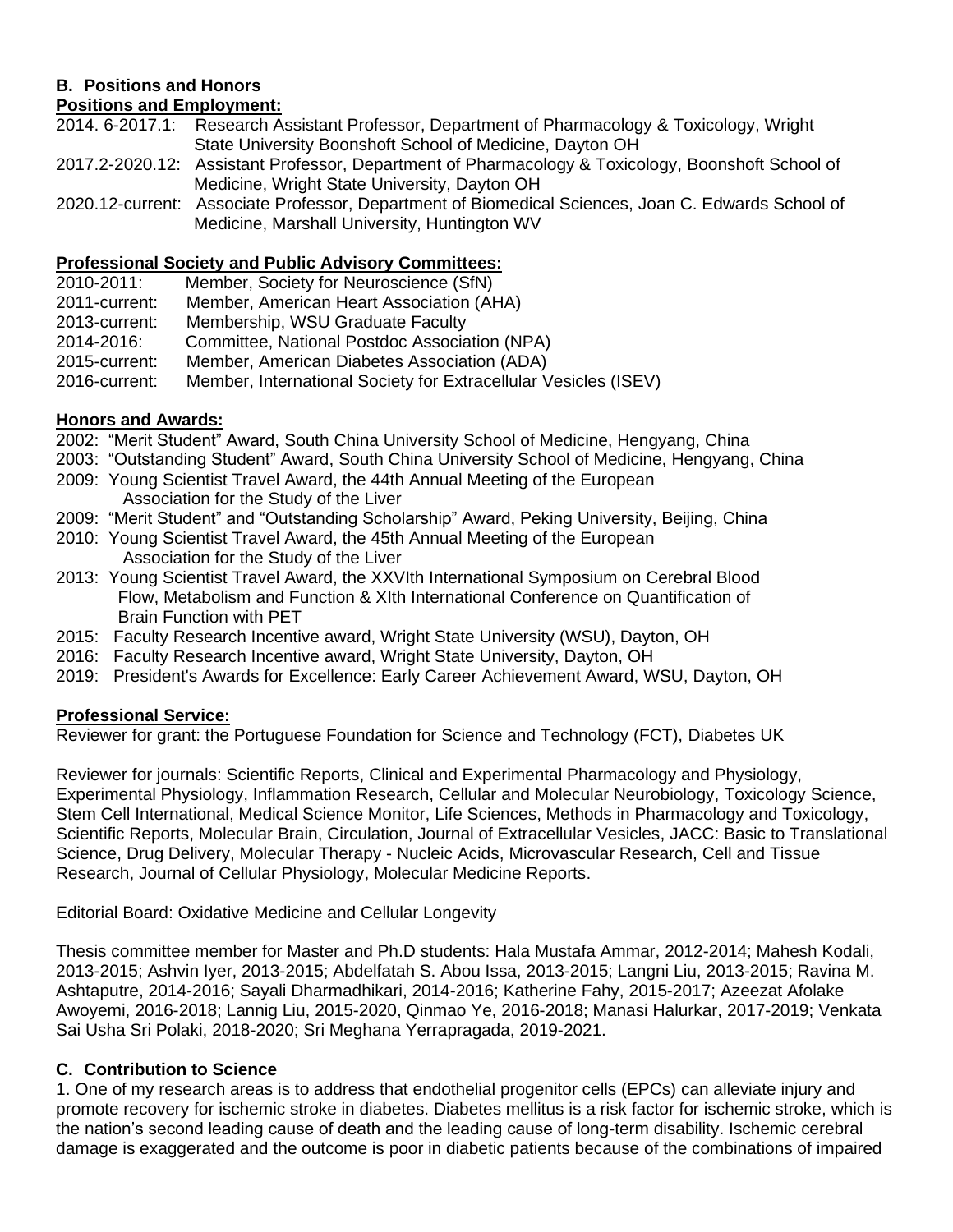endothelial dysfunction, increased inflammation and decreased angiogenesis. Hence, there is an urgent need to discover why diabetics are susceptible and to design new treatments that specifically protect vascular integrity/function, reduce pathologic vascular inflammation and improve neurological function after stroke. These publications found that the ischemic stroke injury is enlarged in diabetic mice and the circulating EPCs are decreased in number and impaired in functions; therefore, I started a project to improve EPC function by modifying gene expression in EPCs. Firstly, I focused on the CXCR4/SDF-1 pathway which plays an important role in EPC migration and homing; and demonstrated that over-expression of CXCR4 could improve the dysfunction of EPCs from diabetic mice and enhance EPC-based therapy for ischemic stroke.

- a. **Chen J**, Chen J, Chen S, Zhang C, Zhang L, Xiao X, Das A, Zhao Y, Yuan B, Morris M, Zhao B, Chen Y, "Transfusion of CXCR4-primed endothelial progenitor cells reduces cerebral ischemic damage and promotes repair in db/db diabetic mice," *PloS ONE*, 2012, 7(11): e50105. PMCID: PMC3503762.
- b. Wang J, Chen Y, Yang Y, Xiao X, Chen S, Zhang C, Jacobs B, Zhao B, **Bihl J**#, Chen Y#, "Endothelial progenitor cells and neural progenitor cells synergistically protect cerebral endothelial cells from hypoxia/reoxygenation-induced injury via activating the PI3K/Akt pathway," *Mol Brain*, 2016, 9(1):12. PMCID: PMC4738765.
- c. Wu K, Yang Y, Zhong Y, Zhang P, Guo R, Liu H, Cheng C, Koroscil TM, Chen Y, Liu S, **Bihl J**, "The effects of microvesicles on endothelial progenitor cells are compromised in type 2 diabetic patients via downregulation of miR-126/VEGFR2 pathway," *Am J Physiol Endocrinol Metab*, 2016, 310:E828-30. PMCID: PMC4895450.
- d. Ma C, Wang J, Liu H, Chen Y, Ma X, Chen S, Chen Y, Bih JC<sup>#</sup>, Yang Y<sup>#</sup>, "Moderate exercise enhances endothelial progenitor cell exosomes released and function," *Med Sci Sports Exerc*, 2018, 50(10):2024- 2032. PMID: 30222687

2. My research also focuses on extracellular microvesicles (MVs). Extracellular MVs are small vesicles of cellular membrane released from almost all types of cells in response to physiological and pathological stimuli. MVs represent a novel way of cell-to-cell communication by transferring their molecular signatures (proteins and miRs) to target cells and tissues. Thus, extracellular MVs could be the novel therapeutic target or avenue for stroke; and could be the biomarkers for stroke patients. These studies emphasize the protective effects of MVs derived from EPCs (EPC-MVs) on vascular cells. These publications also discuss the function of MVs from different origins by carrying different molecular signatures.

- a. Gu S\*, Zhang W\*, **Chen J\***, Ma R, Xiao X, Ma X, Yao Z, Chen Y, "EPC-derived microvesicles protect cardiomyocytes from Ang II-induced hypertrophy and apoptosis," *PloS ONE*, 2014, 2; 9(1): e85396. PMCID: PMC3879348.
- b. Xiao X, Bi K, Liu Y, Fan R, Zhao Y, Ma X, Wang J, Zhao B, Chen Y, **Chen J**, "Cellular membrane microparticles: potential targets of combinational therapy for vascular disease," *Curr Vasc Pharmacol*, 2015, 13: 449-58. PMCID: PMC25360845.
- c. Wang J, Guo R, Yang Y, Jacobs B, Chen S, Iwuchukwu I, Gaines K, Chen Y, Simman R, Lv G, Wu K, **Bihl J**, "The novel methods for analysis of exosomes released from endothelial cells and endothelial progenitor cells," *Stem Cells Int*, 2016, 2016:2639728. PMCID: PMC4826946.
- d. Ma X, Wang J, Li J, Ma C, Chen S, Lei W, Yang Y, Liu S, Bihl J<sup>#</sup>, Chen C<sup>#</sup>, "Loading miR-210 in endothelial progenitor cells derived exosomes boosts their beneficial effects on hypoxia/reoxygenationinduced human endothelial cells via protecting mitochondrial function," *Cell Physiol Biochem,* 2018, 46(2):664-675. PMID: 29621777.

3. In addition to the contribution described above, I also documented the protective role of ACE2/Ang-(1- 7)/Mas in ischemic stroke by counteracting the effects of ACE/Ang II/AT1. The renin-angiotensin system (RAS) participants in the pathogenesis of stroke, primarily through the actions of the vasoactive peptide Ang II and its pathway ACE/Ang II/AT1. ACE2/Ang-(1-7)/Mas, a newly identified member of RAS, has been demonstrated to counteract the effects of ACE/Ang II/AT1. ACE2 is a homolog of ACE that is abundantly expressed in the cardiovascular-related areas of the brain and blood vessels. The primary function of ACE2 is to metabolize the deleterious Ang II into Ang-(1-7), a heptapeptide with vasoprotective actions. Therefore, activation of the ACE2/Ang-(1-7)/Mas pathway might represent a novel target and strategy for treating strokes. These publications demonstrate that ACE2 and Ang-(1-7) protects the brain form ischemic and hemorrhagic stroke. These studies also discuss the protective effects of ACE2 on EPC function and how ACE2 improves the therapeutic efficacy in ischemic stroke.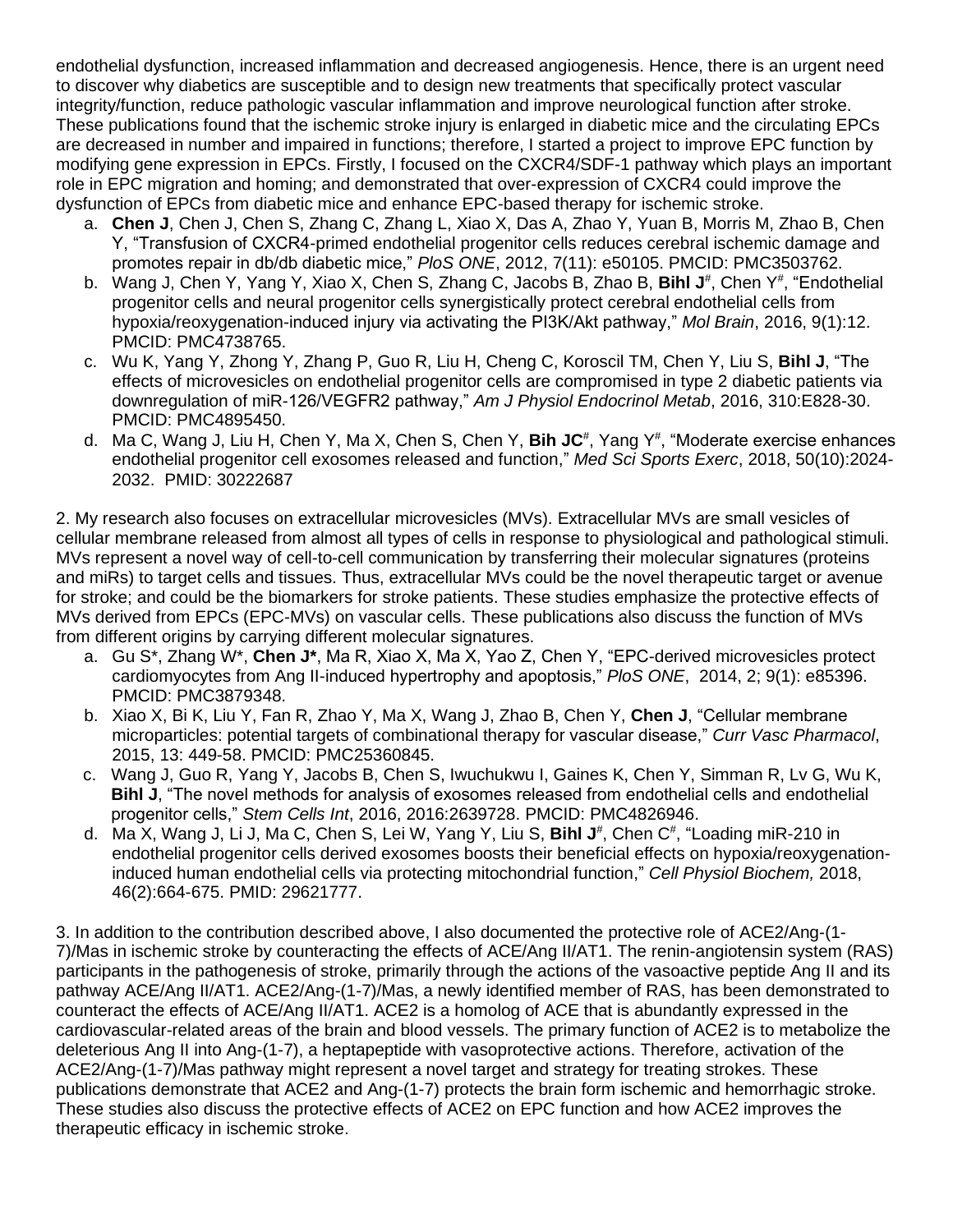- a. **Chen J**, Xiao X, Chen S, Zhang C, Chen J, Yi D, Shenoy V, Raizada MK, Zhao B, Chen Y, "Angiotensin converting enzyme 2 priming enhances the function of endothelial progenitor cells and their therapeutic efficacy," *Hypertension*, 2013, 61: 681-689. PMCID: PMC4011714.
- b. **Chen J**, Zhao Y, Chen S, Wang J, Xiao X, Ma X, Penchikala M, Xia H, Lazartigues E, Zhao B, Chen Y, "Neuronal over-expression of ACE2 protects brain from ischemia-induced damage," *Neuropharmacology*, 2014, 79: 550-558. PMCID: PMC 3992949.
- c. **Bihl J**, Zhang C, Zhao Y, Xiao X, Ma X, Chen Y, Chen S, Zhao B, Chen Y, "Angiotensin-(1-7) counteracts the effects of Ang II on vascular smooth muscle cells, vascular remodeling and hemorrhagic stroke: role of NFkB inflammation pathway," *Vascul Pharmacol*, 2015, 73: 115-23. PMCID: PMC4617528.
- **d.** Zhang C, Wang J, Ma X, Wang W, Zhao B, Chen Y, Chen C, **Bihl JC**, "ACE2-EPC-EXs protect ageing ECs against hypoxia/reoxygenation-induced injury through the miR-18a/Nox2/ROS pathway," *J Cell Mol Med,* 2018, 22(3):1873-1882. PMCID: PMC5824419.

## **Complete List of Published Work in MyBibliography:**

[http://www.ncbi.nlm.nih.gov/sites/myncbi/ji.chen.1/bibliography/45427493/public/?sort=date&direction=descend](http://www.ncbi.nlm.nih.gov/sites/myncbi/ji.chen.1/bibliography/45427493/public/?sort=date&direction=descending) [ing](http://www.ncbi.nlm.nih.gov/sites/myncbi/ji.chen.1/bibliography/45427493/public/?sort=date&direction=descending)

# **D. Research Support**

**Ongoing Research Support** 1 R01NS102720 Bihl (PI) 05/01/2018-04/30/2023

NIH NINDS

Exosomes from miR-primed endothelial progenitor cells for treating ischemic stroke The major goal of this project is to determine the enhanced therapeutic effects of EPC-EXs-miR<sup>210</sup> on IS by protecting the brain from ischemic injury and promoting neurological recovery. This project will provide important mechanistic insights into SDF-1α/CXCR4, and relevant miRs, such as miR-126 and miR-210. Role: Principal investigator

2R01HL062996 Travers (PI) 01/01/2020-11/30/2023

NIH NHLBI

Platelet Activating Factor and Epidermal Cytoxicity.

The major goal of this project is to investigate the combinatorial impact of short-term ethanol exposure and thermal burn injury on platelet-activating factor and microvesicle particles in keratinocytes leading to multiorgan dysfunction.

Role: Co-investigator

IBX000853D Travers (PI) 01/01/2019-11/30/2029

VA Merit Grant

Oxidized lipids and UV immunosupperesion.

The major goal of this project is to investigate the impact of UVB exposure on platelet-activating factors and microvesicle particles in keratinocytes leading to immunosuppression. Role: Collaborator

AMAG Pharmaceutical Research Grant Brown (PI) 12/01/2020-11/30/2021

VA Merit Grant

Placental exosomes induce pathophysiological symptoms of pre-eclampsia

The goal of this project is to advance our understanding of preeclampsia etiology and will identify a signaling mechanism integral to the generation of preeclampsia that could be utilized for the development of targeted, novel therapeutics to improve maternal and neonatal health. Role: Co-investigator

# **Completed Research Support**

1-17-IBS-187 Bihl (PI) 01/01/2017-12/31/2020 ADA Innovative Basic Science Award Therapeutic role of miR-126 over-expressing EPC-MVs for ischemic stroke in diabetes